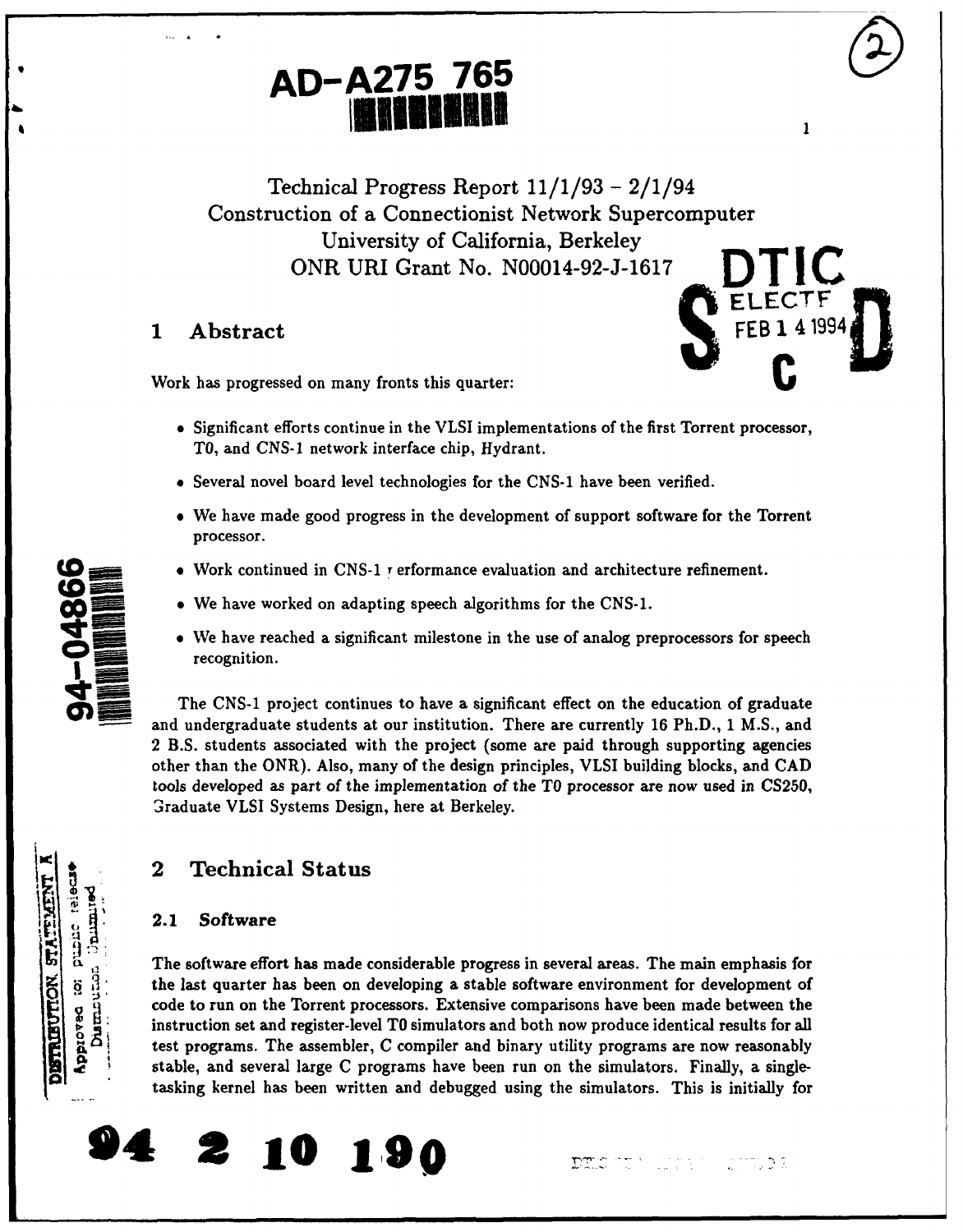### *CNS-I Progress Report (2/1/94)* 2

the SPERT single board system, but much of the code, including floating point instruction emulation and host system **1/0** support, will be used in the CNS-1 operating system.

At the higher levels, the Sather language system also showed good progress. The 0.5 version of Sather was released with our Australian partners and provides an important stepping stone to the 1.0 version. A full 1.0 system will be completed this quarter and released later this year. The parallel Sather project was marked by the Ph.D. completion of C.Lim and the production of a complete language definition. The current effort focuses on a portable pSather that will be the basis for the CNS-1 version.

A new version of the "Boxes of Boxes" (BoB) simulation package was released internally and is in use. Parallelism in BoB is achieved either by subdividing vectors among processors, or by assigning a subgraph of one more interconnected BOX objects to a subset of the processors. The BoB software environment has been further developed and a number of users are now providing feedback for its initial implementation on the RAP.

The ICSIM simulator was recoded in Sather 1.0 leading to a considerable simplification. We are currently specifying a parallel version of **ICSIM** in pSather and this will be a major milestone towards mapping the system to CNS-1.

#### 2.2 Performance Evaluation and Applications

The analytical studies of CNS-1 performance on various key computations continues to yield fruitful results. We have also analyzed more complex, less regular tasks and extended the analysis to cover different memory strategies, including the case of static memory. Two additional technical reports will be released soon. We have also begun mapping the IUE environment of the ARPA image understanding program to the CNS-1 architecture.

We have been conducting experiments in parallelization of network training for speech. The particular approach we have focused on is to train separate networks for each individual speaker, and then merge the resulting networks for speaker independent recognition by computing a weighted average of the phonetic probabilities from each net. Our initial experiments use a uniform weight across each gender, as we have found that cross-gender prediction is extremely poor. This work is in a preliminary phase, but its success would mean that we could drastically reduce the communication requirements for training our recognizers on large speech corpora.

#### **2.3** Hardware Development

Testing of the interface test chip (fabricated by MOSIS last quarter) proceeded. This chip mimics many of the features of the Rambus interface to transfer data over short distances at a 250 MHz rate. This work will influence the CNS-1 network hardware interface.

A circuit board containing two of the interface chips (transmitter and receiver) and aux-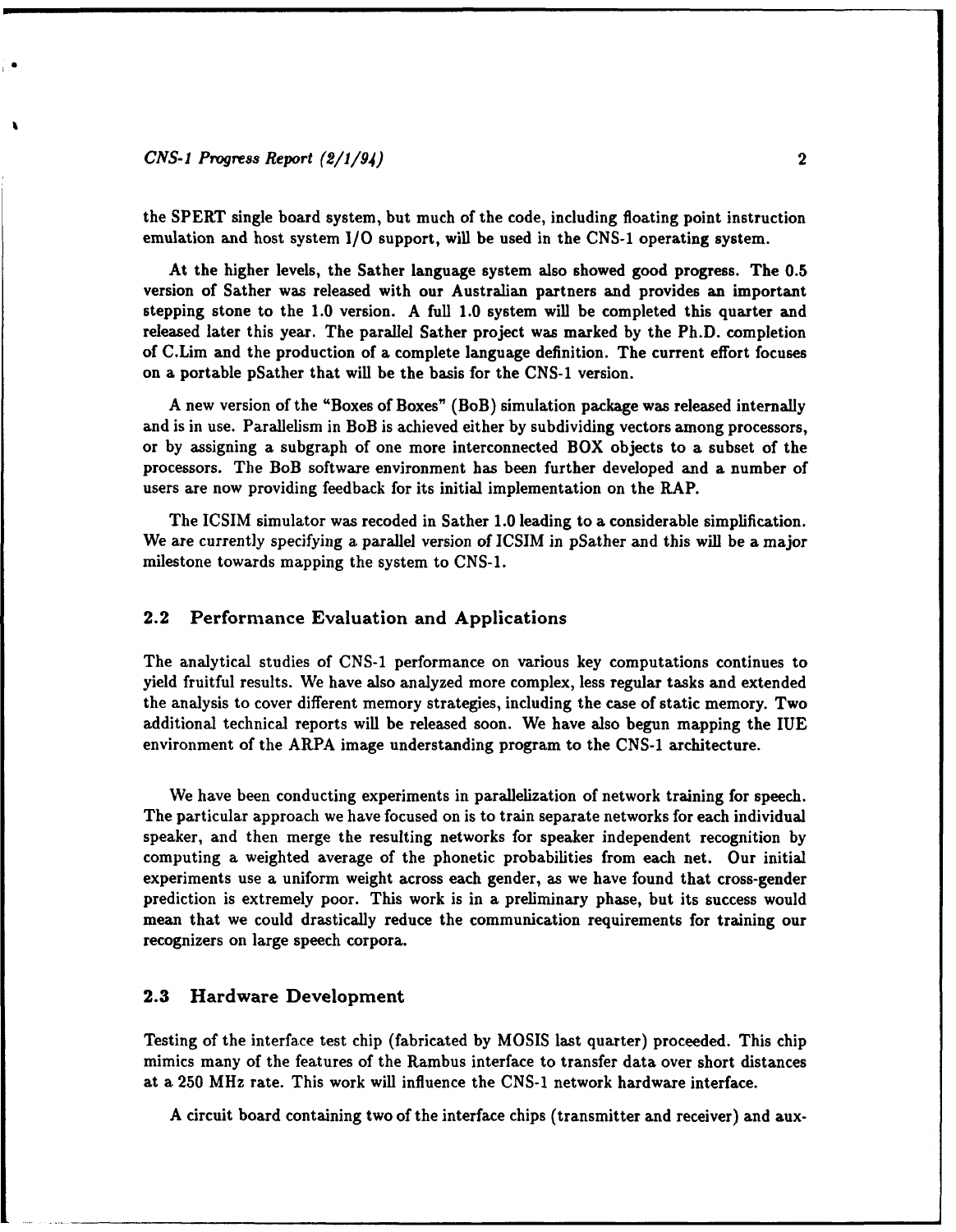#### *CNS-1 Progress Report (2/1/94)* **3**

iliary circuits was designed and fabricated. This board incorporates two features expected to be used on the SPERT board design:

- 1. Chip-on-board. Also known as MCM-L (Multi-chip Module Laminate), this is the most cost-effective way for us to obtain high performance for limited production runs. The die is attached directly to the circuit board and the wire-bonds are made between the chip and gold plated pads on the board.
- 2. Elastomeric test connector. To avoid adding conventional connectors to each circuit board, an array of test points is contacted using a flexible Z-axis connector material. (Similar material is used in calculators and watches to attach the display to the circuit board.) This method mimics the expensive "bed-of-nails" fixtures used for production testing of circuit boards.

Both of these features have proven successful for the interface test board, and operation of the 1.2 micron chips has been verified. The maximum frequency of operation is lower than expected, and additional testing is underway.

The SPERT board design has stabilized, and will be laid out and fabricated after the silicon design of TO is finished. Two new features were added to the board design during this reporting period, 1) a variable speed clock, and 2) a temperature limit sensor.

#### 2.4 Analog VLSI pre-processors

This quarter has been devoted to the initial evaluation of analog VLSI auditory preprocessors in speech recognition systems. As outlined in previous reports, a silicon auditory model of spectral shape, with on-chip support for efficient communications and parameter storage, has been designed, fabricated, and tested. Also outlined in previous reports has been the design and coding of a software environment for the evaluation of this pre-processor for pattern recognition processing.

Building on these efforts, we have finished a prototype system that connects the analog pre-processor with a commercial speech-recognition software library. Using this system, we are conducting preliminary experiments using an isolated-word, telephone-quality, speakerindependent digit database. These early experiments do not attempt to exploit the unique characteristics of auditory models; instead, we use the auditory chip as a filterbank, and use conventional techniques for converting filterbank outputs into features suitable for speech recognition. Our intention is to use the recognition results of these experiments as a baseline, with which to evaluate later experiments that fully exploit the structure of auditory models.

Also in this quarter, we have written an article on this analog VLSI processor, and submitted it to the technology magazine IEEE Micro; the article is now undergoing peer review. We lave also publicized this work at a tutorial given at the Neural Information Processing Systems conference, and at talks at Stanford University and the Xerox Palo Alto Research Center.